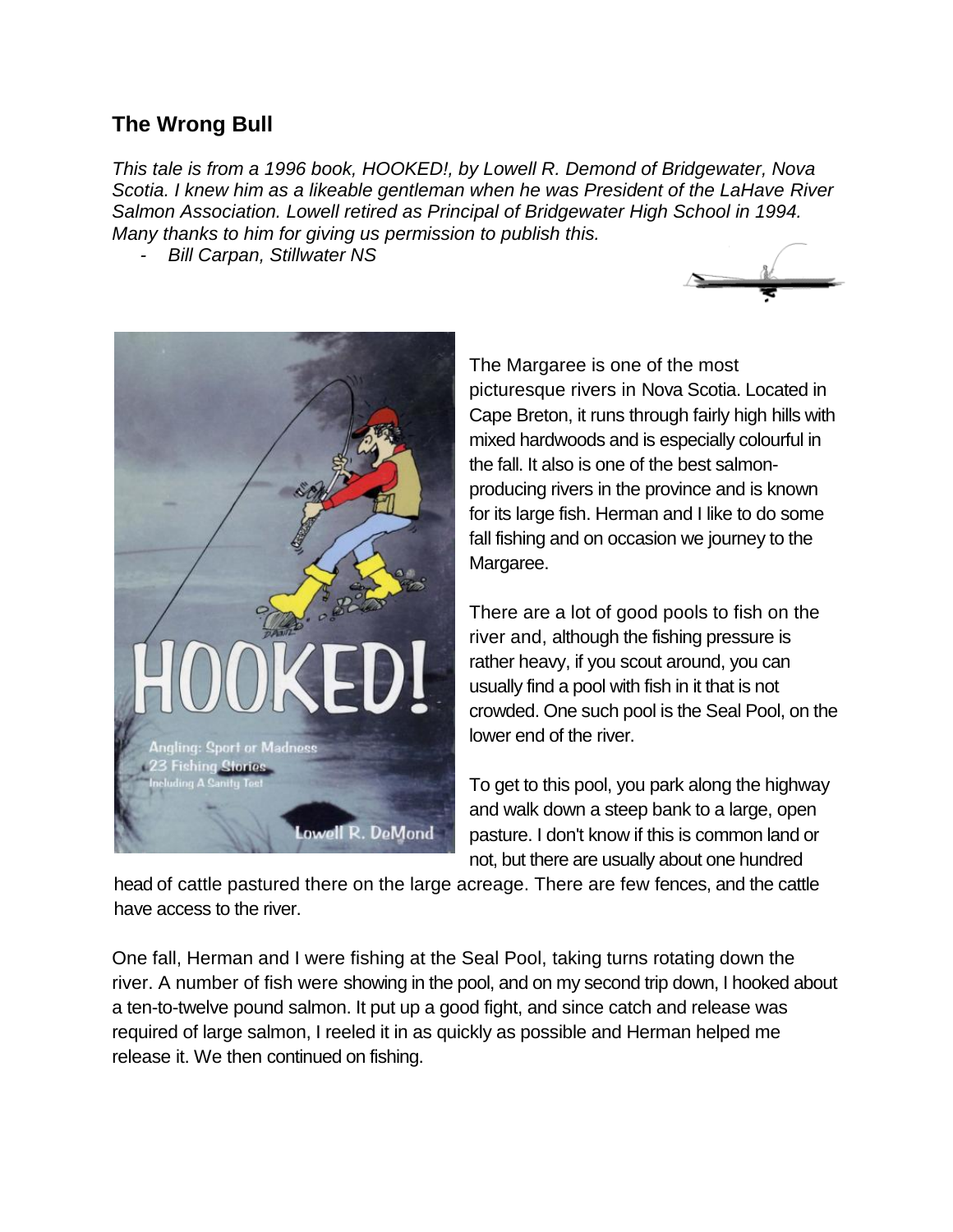After we had been there about an hour, a young couple appeared on the scene. He was a fisherman and she was an observer, and for the purpose of this story, we will call her the "girlfriend." She had brought a cushion and found a good place to sit where she had a good view of the river. He, meanwhile, walked down over the bank and started fishing in the river below us. As is customary, we were rotating the pool, and although we were not upset that he had stepped in front of us, some anglers would have been.

Before this young couple had arrived, there had been quite a commotion going on in the pasture among the cattle. Herman and I had been watching this off and on, and it appeared to us that a very large bull was exercising his authority with a cow that was in heat, and there was a smaller bull who was also interested. The big bull constantly butted the smaller bull, and on occasion became quite aggressive with him. The young fellow wanted a sniff, but the old bull was determined this was not to be. This caused the young bull to become frustrated, and he mooed and bleated and frothed at the mouth. Sometimes he got so exasperated that he pawed the ground and the dirt would fly right over his back into the air. While all of this was going on, the herd was working its way towards us and getting closer.

Before long, the young bull left the herd and started towards where the girlfriend was sitting on the bank. He was still making his strange sounds and pawing the ground, and she had her eye on him. Closer and closer he came and finally she yelled out to Herman and me, "Is that animal a bull?" We told her it was, but not to worry about him, as we considered him harmless. The bull kept coming, and she panicked and began to cry.

The boyfriend was downriver quite a distance from us, and we called to him and told him his girlfriend needed help. Herman also became concerned and suggested we throw rocks at the bull, as he was now within throwing distance. The boyfriend reeled in his fishing line and was now heading upstream along the river bank at a fast pace to her rescue.

There were lots of good rocks to throw, because the river bottom was all gravel and had rocks from one inch to six inches in diameter. Herman and I would reach in the water and get a rock and throw it at the bull. We continued this until I picked up a wet rock about the size of a softball. When I went to throw it, it slipped out of my hand and came very close to hitting the boyfriend on the head. If it had hit him, it might have killed him or at least caused him serious injury. This scared the heck out of me, but before I could fully comprehend the seriousness of my action, Herman hollered, "You're throwing at the wrong bull."